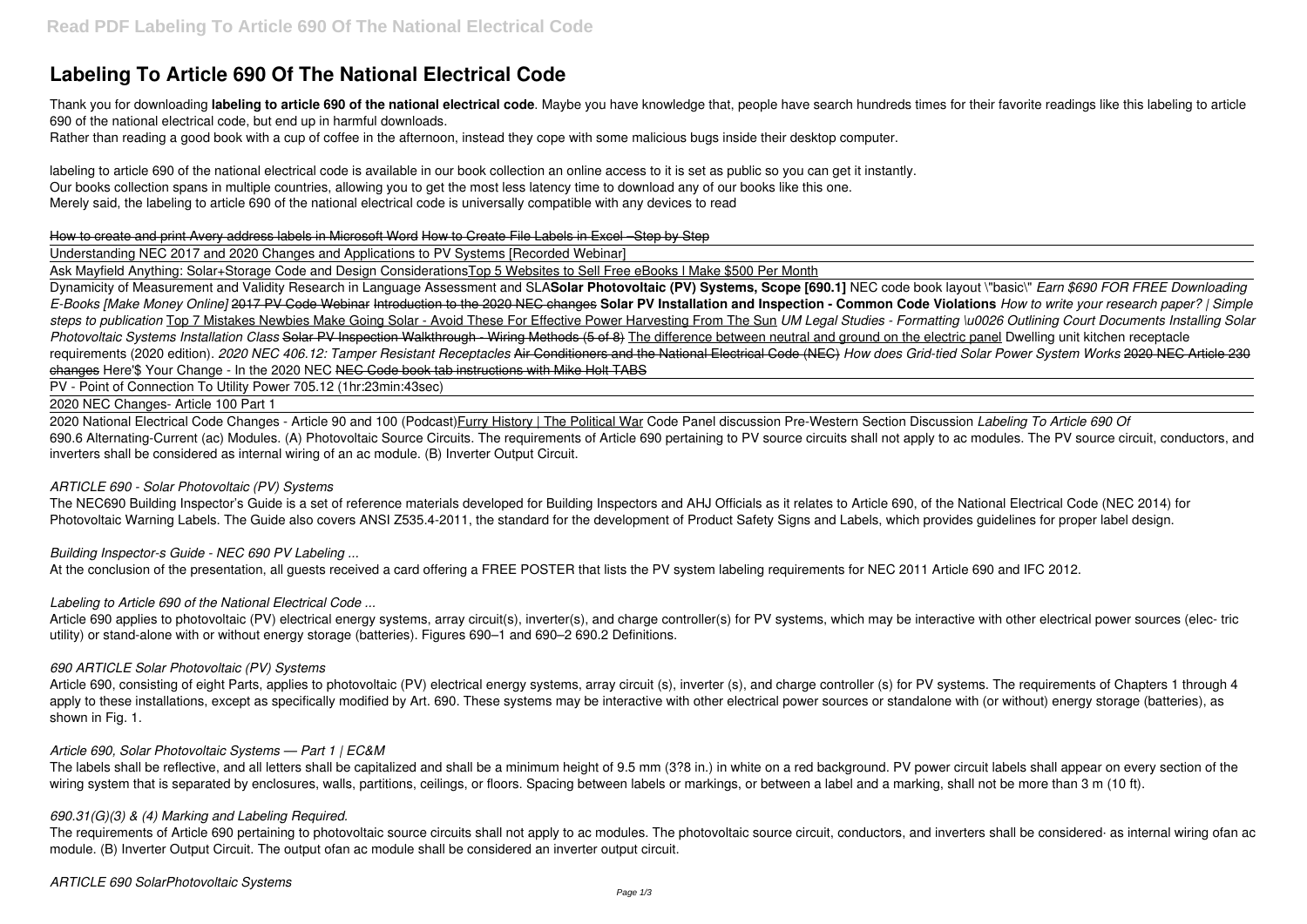This change can be found in Article 690.31(I) of the NEC 2017 revision. This warning label only applies to solidly grounded systems. The design of the label must conform to NEC 2017 Article 110.21, which requires signs to follow ANSI Z535.4-2011. Labeling for Ungrounded Systems Another change revolves around power labels.

ease as perception of this labeling to article 690 of the national electrical code can be taken as competently as picked to act. The browsing interface has a lot of room to improve, but it's simple enough to use. Downloads are available in dozens of formats, including EPUB, MOBI, and PDF, and each story has a

## *Solar Labeling: 2017 Changes | Graphic Products*

Labeling To Article 690 Of The National Electrical Code provide under as with ease as review labeling to article 690 of the national electrical code what you once to read! Ensure you have signed the Google Books Client Service Agreement. Any entity working with Google on behalf of another publisher must sign our Google ... nuevas vistas curso Page 4/9

## *Labeling To Article 690 Of The National Electrical Code*

The following label already exists in Article 690.55 of the NEC 2014, but the language was clarified slightly so that the new NEC 2017 code now reads: "Energy storage systems shall be marked with the maximum operating voltage, including any equalization voltage.

## *New NEC 2017 brings clarity to solar PV labeling*

Here is a quick summary of PV system marking and labeling requirements. Section 690.5 covers the ground fault detection/interruption for the PV system and requires a warning label on the utility-interactive inverter or near the ground-fault indicator at a visible location. Most often, these labels are applied on the inverter by the manufacturer.

## *Labeling To Article 690 Of The National Electrical Code*

This change can be found in Article 690.31(I) of the NEC 2017 revision. This warning label only applies to solidly grounded systems. The design of the label must conform to NEC 2017 Article 110.21, which requires signs to follow ANSI Z535.4-2011. Labeling for Ungrounded Systems Another change revolves around power labels.

## *Solar Labeling: 2017 Changes - Renewable Energy World*

Article 690.7 Applies up to 1000V for "other installations". •"(C) Photovoltaic Source and Output Circuits. In one and two-family dwellings. PV source circuits and PV output circuits that do not include lampholders, fixtures, or receptacles shall be permitted to have a maximum PV system voltage up to 600 volts.

## *PV System: Marking and Labeling – Jade Learning*

A warning label that isn't handwrit- ten and is of sufficient durability to withstand the environment involved, must be permanently affixed [110.21(B)] on the utility- interactive inverter at a visible location at pV system batteries stating the following: Figure 690–26 Figure 690–25 Figure 690–26.

## *Solar Photovoltaic (PV) Systems 690*

Solutions for 2017, 2014 and 2011 NEC solar labeling requirements: These drawings based on 2011-NEC 690 requirements and contents on the 03-500 pack 2011- Labels and Placards for the NEC requirements.

## *NEC SOLAR LABEL REQUIREMENTS*

690.56 (C) Buildings with Rapid Shutdown. Buildings with PV systems shall have permanent labels as described in 690.56 (C) (1) through (C) (3). N (1) Rapid Shutdown Type. The type of PV system rapid shutdown shall be labeled as described in 690.56 (C) (1) (a) or (1) (b):

## *690.56(C) Buildings with Rapid Shutdown.*

Originally based on the 2002 NEC, Article 690, and various guidelines from a few jurisdictions and using input from several experienced professionals including installers and inspectors throughout the U.S. It has since been updated for ... Listing label information.

# *INSPECTING PHOTOVOLTAIC (PV) SYSTEMS FOR CODE-COMPLIANCE*

## *PV SYSTEM CODE COMPLIANCE - AEE Solar*

National Electrical Code Tips: Article 694, Wind Electric Systems. Among the three alternative energy sources covered by the NEC (fuel cells, solar, and wind), wind electric systems seem to have captured the largest market share. Wind systems come in a far wider range of designs than the other two.